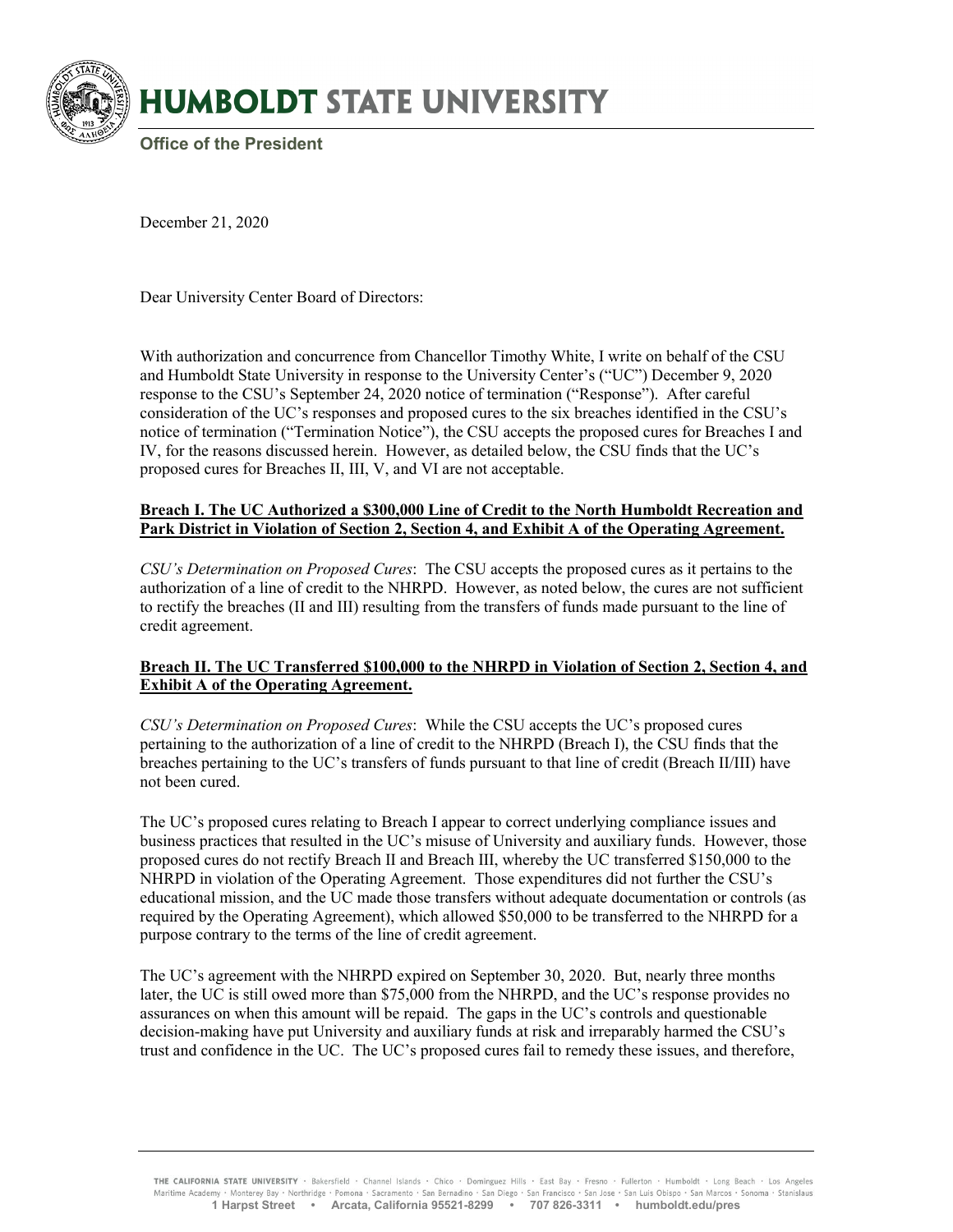the CSU finds that Breach II has not been cured.

# **Breach III. The UC Transferred \$50,000 to the NHRPD for Operating Costs in Violation of Section 2, Section 4, and Exhibit A of the Operating Agreement.**

*CSU's Determination on Proposed Cures:* For the reasons discussed under Breach II, the CSU finds that the proposed cures do not rectify Breach III, whereby UC transferred \$50,000 to the NHRPD for operating costs in violation of Section 2, Section 4, and Exhibit A of the Operating Agreement, as well as the line of credit agreement between the UC and NHRPD. Therefore, the proposed cures are not acceptable and do not rectify Breach III.

### **Breach IV. The UC Entered into a Business Services Agreement with the NHRPD in Violation of Sections 2 and 4 of the Operating Agreement.**

*CSU's Determination on Proposed Cures*:The CSU accepts these cures related to Breach IV. The 90-day termination notice given to the NHRPD is acceptable.

#### **Breach V. The UC Failed to Provide the University with Annual Letters of Attestation, Annual Reports of Internal Controls and Proper Segregation of Duties, and Quarterly Financial Statements in Violation of Section 3 of the Operating Agreement.**

### *CSU's Determination on Proposed Cures*:

*Quarterly Financial Statements*: On November 19, 2020, the UC provided the CSU with quarterly financial statements from 2018 to the present. The CSU accepts this proposed cure with respect to the UC's obligation to submit quarterly financial statements.

*Letters of Attestation*: The Operating Agreement requires the UC to provide a "Letter of Attestation" that attests to the UC's compliance with Exhibits A and B of the Operating Agreement, "annually, on or before July 1st." On November 8, 2020, the Interim Executive Director submitted a Letter of Attestation for Fiscal Year 2020-21 stating that the "UC is in compliance" with the exhibits to the Operating Agreement. That letter also states:

*In the event UC is not in compliance, please note those items and describe the action that will be taken to resolve those items.* 

UC is currently undergoing a CO Advisory Audit. UC management and the Board of Directors will be working to resolve any items that are identified to not be in compliance as a result of this audit as soon as possible.

While unclear, it appears that the UC proposes, for Fiscal Years ending July 1, 2019 and July 1, 2020, that the Interim Executive Director make a belated attestation "on information and belief" rather than first-hand knowledge, or that the CSU forgive that requirement for those years. The CSU cannot accept those proposed cures to the UC's failure to timely attest to its compliance with the Operating Agreement's exhibits when the UC is in breach of Exhibit A, as noted in the Termination Notice.

*Review of Internal Controls and Proper Segregation of Duties*: The UC's Response states that it "attached a document confirming that the University Center has reviewed its internal controls and segregation of duties" and that "this report is being submitted to the HSU President or designee and the University Center's Board of Directors for review and consideration." We did not locate said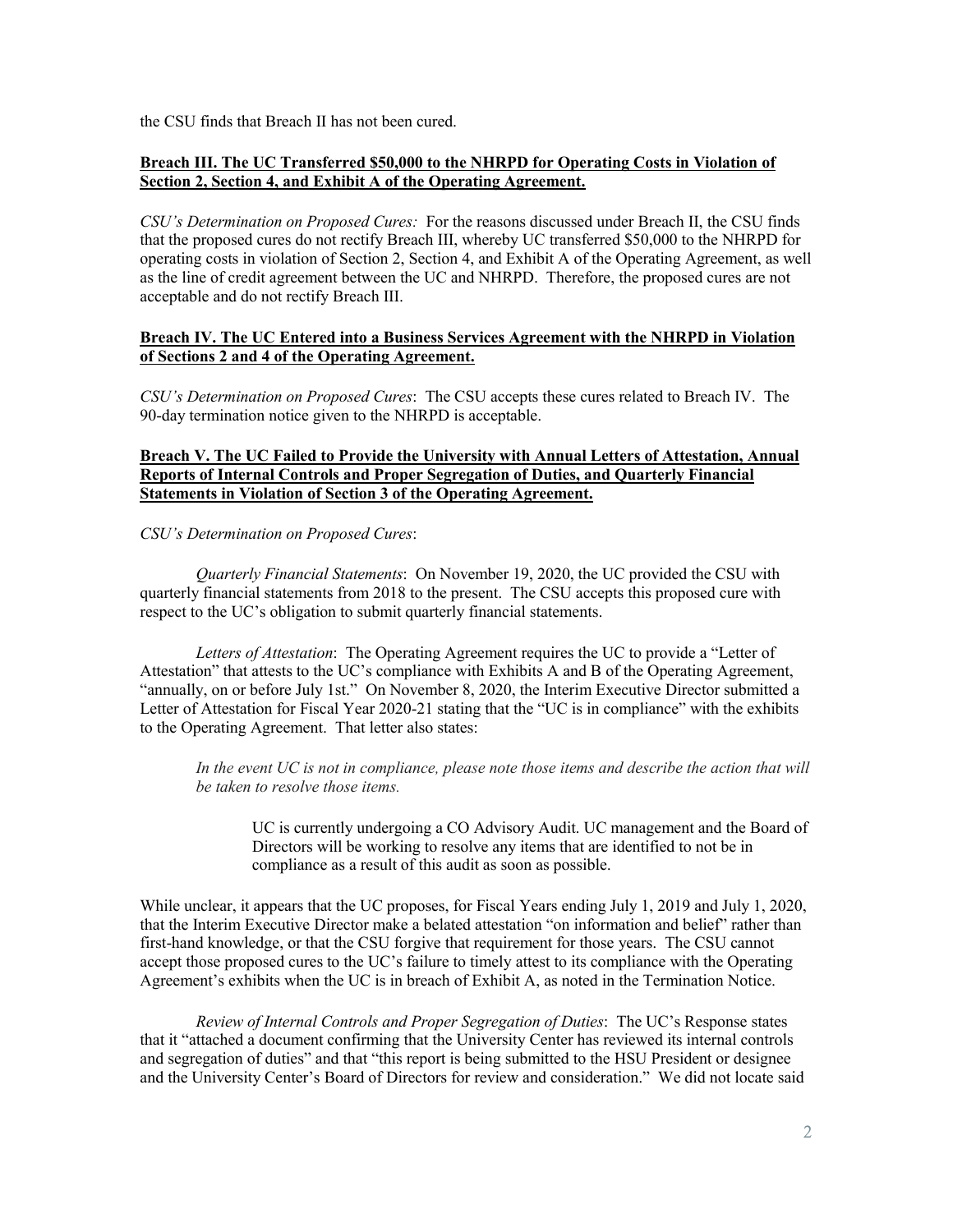document among the attachments sent with the Response.

Nevertheless, by letter dated November 30, 2020, the UC described its review of the UC's internal controls and proper segregation of duties. While not clear from this letter, it appears that the UC performed this review "through its participation in the audit that is being conducted by the CSU." Although the review appears to have led the UC to address numerous underlying compliance issues and business practices, the UC's belated review and report do not rectify this breach. Indeed, while the UC has apparently instituted a new policy to prevent the types of transfers at issue in Breaches II and III from happening in the future, the fact remains that the UC allowed those transfers to occur via procedures that had not been properly reviewed during the term of the Operating Agreement, and the UC is still owed \$75,000 plus interest for those transfers.

The UC also cites to the fiscal year-end audit reports that purportedly "indicate that the University Center annually reviewed its internal controls and segregation of duties." Those reports were not among the attachments sent with the Response. However, the CSU did receive auditor management letters and communications relating to fiscal year-end audit reports and year-end reports on November 8, 2020 and November 19, 2020. Those submissions do not satisfy the UC's obligations under the Operating Agreement, as none of the documents provide any assurance regarding segregation of duties. Instead, the only document that appears to address segregation of duties—the 2020 Management Letter—notes that it "recommend[s] reviewing and policies in place to ensure segregation of duties remain intact" in light of turnover at the UC. Similarly, these reports do not constitute a review of internal controls. While the 2020 Management Letter offers suggestions for strengthening certain internal controls, the 2019 and 2020 auditor communications relating to the audit reports expressly state that the reports do not express "an opinion of the effectiveness of the University Center's internal control over financial reporting." In any event, the number of internal control issues within the UC lead to the conclusion that the UC has failed to adequately review its internal controls during the term of the Operating Agreement.

Therefore, the proposed cures are not acceptable and do not rectify Breach V.

# **Breach VI: The UC Violated Sections 3 and 4 of the Operating Agreement When Certain Board Members Refused to Participate in the President's Review of UC Programs.**

*CSU's Determination on Proposed Cures*:The proposed cures do not rectify Breach VI, whereby the UC violated Sections 3 and 4 of the Operating Agreement when certain members of the Board refused to participate in the President's review of UC programs. Instead, the proposed cures, at best, merely restate the UC's obligations under the Operating Agreement.

Part of the President's review of UC programs consisted of a review by a third-party consultant. Despite being presented with the same authority supporting the President's program review as was presented in the Termination Notice, two Board Members refused to participate. The consultant was therefore unable to obtain the insight of these Board Members as part of its review. While the UC appears to dispute the relevancy of the Board Members to this review, the consultant noted in his report that the participating Board Members provided "ideas to advance and enhance student services," which strikes at the heart of the review's purpose. Rather than acknowledge the UC's shortcoming, the UC continues to dispute that the President had the authority to conduct this program review. *See* Response pp. 25-27.

The UC's proposed cures do not remedy this breach or provide any confidence that the UC understands its obligations under the Operating Agreement, such that this breach is capable of repetition in the future. Therefore, the proposed cures are not acceptable.